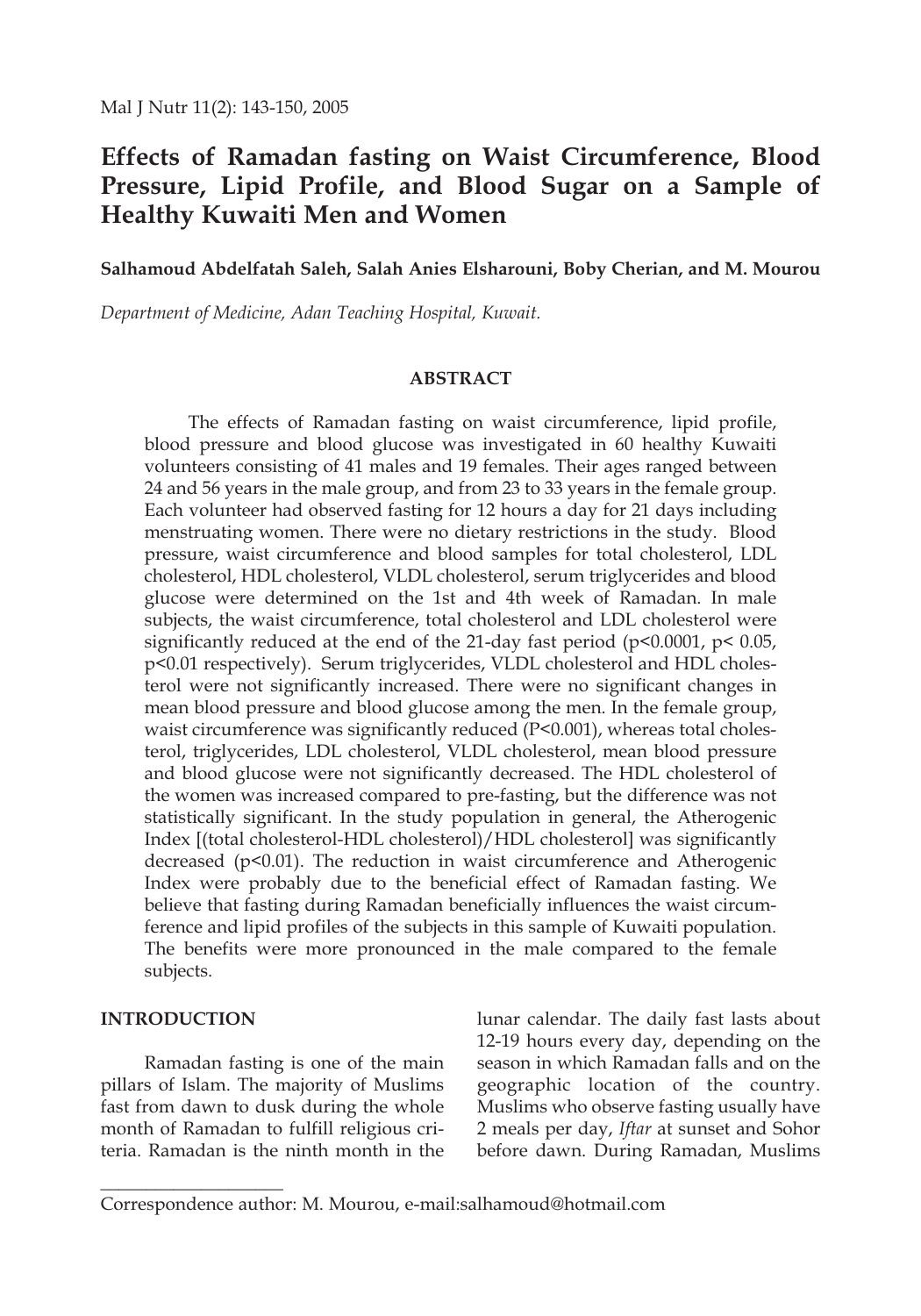can take regular food allowed to them during the other months of the year. There is no restriction on any special diet or food items during the Ramadan fast. According to Islamic law, children aged below 12, sick patients, travelers and menstruating or nursing women are exempted from fasting. Ramadan fasting differs from total fasting, as re-feeding is permitted twice in 24 hours.

Ramadan Islamic fasting is an excellent model of how dietary modifications may affect the lipid profile. There have been only few studies on the effect of Ramadan fasting on health, especially in Kuwait. Akanji, Mojiminiyi & Abdella (2000) demonstrated beneficial changes in serum apo A-1 and its ratio to apo B and HDL in stable hyperlipidaemic subjects after Ramadan fasting in Kuwait. Mohammad *et al* (2003) observed no significant differences in acute myocardial infarction admissions during Ramadan months compared to one month prior to it in 5 consecutive years

Hyperlipidaemia is one of the established major risk factors of coronary heart disease & cerebrovascular disease. As early as in 1996, statins were hailed as "miracle drugs" and their underuse duly noted (Roberts, 1996). According to criteria based on the current guidelines of the NCEP- ATP III, of the 36 million people who should be taking statins in the United States only 11 million are on them (Ford *et al*., 2003). Across the world, of 200 million people who meet criteria for treatment, only 25 million take treatment with statins due to excessive cost. The statin drugs account for the largest prescription drug expenditure in the United States at \$12.5 billion per year (Wilde & Landers, 2003). However there is an equally important, yet grossly underutilised means of treatment of hyperlipidaemia.

Diet modification is the cornerstone of therapy for mild to moderate hyperlipidaemia and is also recommended along with pharmacological treatment in people

at higher risk of coronary heart disease as a part of other interventions like exercise, smoking cessation, cessation of excessive alcohol, and weight control. Diet therapy has shown modest reductions in lipid levels in the population, (Henkin, Shai & Zuk, 2000; Alfred, 2003). A survey found that as many as 50% of patients with elevated cholesterol levels would prefer over-the-counter products like garlic, yeast or soya products (Caron & White, 2001; Anderson, Johnstone & Cook-Newell, 1995; Silagy & Neil, 1994).

The aim of this study is to evaluate and to compare the effects of Ramadan fasting on blood pressure, waist circumference, lipid profiles and blood sugar on healthy randomly-selected males and females.

# **METHODS**

Sixty healthy adult volunteers were recruited, comprising 41 males between 24 and 56 years (mean age 37±8.6 years) and 19 females between 23 and 33 years (mean age 27.7±3.4 years). The subjects consisted of a group of healthy people from the community who responded to our advertisements of the study at mosques and hospitals. The study was carried out in the month of October-November, 2003. The average duration of the fast was about 12 hours a day. Volunteers were allowed to eat what ever they liked from *Iftar* to (sunset to dawn)

Blood samples were collected by finger-prick from the left index finger. Approximately 35-60 microliters of whole blood was drawn from each volunteer, after about 12 hours of fasting, in the 1st and 4th week of Ramadan, into a Cholestech capillary tube. The total cholesterol, LDL cholesterol, HDL cholesterol, VLDL cholesterol, serum triglycerides and blood glucose were analysed by enzymatmethod using L.D.X. analyser (Cholestech Corporation, USA). The total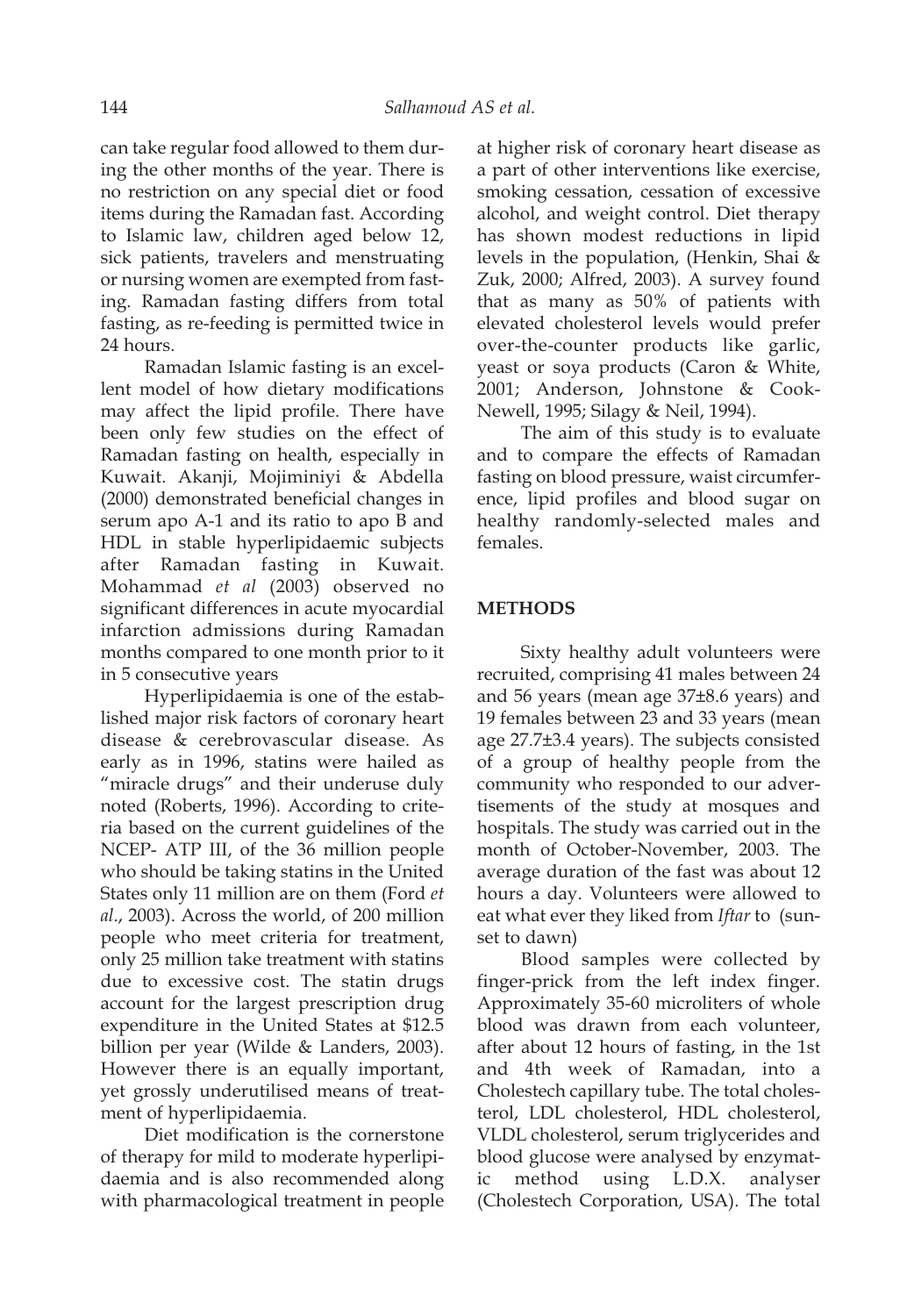error estimate for lipid levels by L.D.X analyser meets the CDC guidelines and has documented agreement with the CDC reference method (Bachorik & Ross, 1995). The right arm was used to measure blood pressure twice, 5 minutes apart by the same observer and the average value calculated. The mean arterial blood pressure was determined using the formula: mean arterial blood pressure = diastolic blood pressure + 1/3 (systolic blood pressure diastolic blood pressure). The waist circumference was measured at the narrowest point between the highest point of Iliac crest and the lower costal margin by the same observer (Ford, Giles & Dietz, 2002). The Atherogenic Index was calculated by the formula AI = (Total cholesterol - HDL cholesterol) / HDL cholesterol) (Tatsukawa *et al*., 2000).

The statistical analysis was performed using SPSS (11) software standard version. Quantitative data were reported as mean ± standard deviation and compared using the paired two-tailed student's T test. A probability level of<0.05 was considered statistically significant.

#### **RESULTS**

The subjects comprised 60 healthy volunteers, 41 males (68.3%) and 19 females (31.7%). The mean age was 37±8.6 years (males) and 27.7±3.4 years (females). In the male group (Table 1), the waist circumference, total cholesterol and LDL cholesterol were significantly reduced at the end of fasting (p<0.0001, P<0.05, p<0.01respectively). There was a non-significant rise in the HDL cholesterol, serum triglycerides and VLDL cholesterol values at the end of the fast ( $p<0.52$ ,  $p<0.89$ , p<0.7) respectively. Mean blood pressure and blood glucose levels were not affected significantly.

In the female group (Table 2), the waist circumference was reduced significantly ( $p$ <0.001). A reduction in the average values of total cholesterol, serum triglycerides, LDL cholesterol, VLDL cholesterol, mean blood pressure and blood glucose was observed at the end of the fast but the differences were not statistically significant. There was a non-significant increase in HDL cholesterol at the end of the fast  $(p<0.52)$ . In the study population in general, there was a significant reduction in the Atherogenic Index - (AI) (p<0.01) Table 3.

# **DISCUSSION**

In males and females, waist circumference, as a reflection of abdominal adiposity, was decreased significantly. These results are in line with the reports of Azizi (1978), Takruri (1989) and Poh *et al*. (1996), who observed a significant decrease in body weight during Ramadan fasting. The decrease in body weight was attributed to efficient utilisation of body fat during fasting (ElAti, Beji & Danguir, 1995). It has also been reported that overweight persons lose more weight than normal or under-weight subjects during Ramadan fasting, (Takruri, 1989). Obesity has been recognised as a serious risk factor for mortality and morbidity of cardiovascular diseases in general population (Huebert *et al*., 1983). Kissebah & Krakower (1994) and Wajchenberg (2000) have demonstrated that cardiovascular disease-related morbidity and mortality might be affected not only by the total amount of fat but also by the regional distribution of body fat. Subsequent epidemiological reports have established that abdominal fat accumulation increases the incidence of cardiovascular disease and death (Daniel *et al*., 2003). Hence the reduction in waist circumference observed in this study after 3 weeks of fasting may translate into a significant health benefit for those who fast.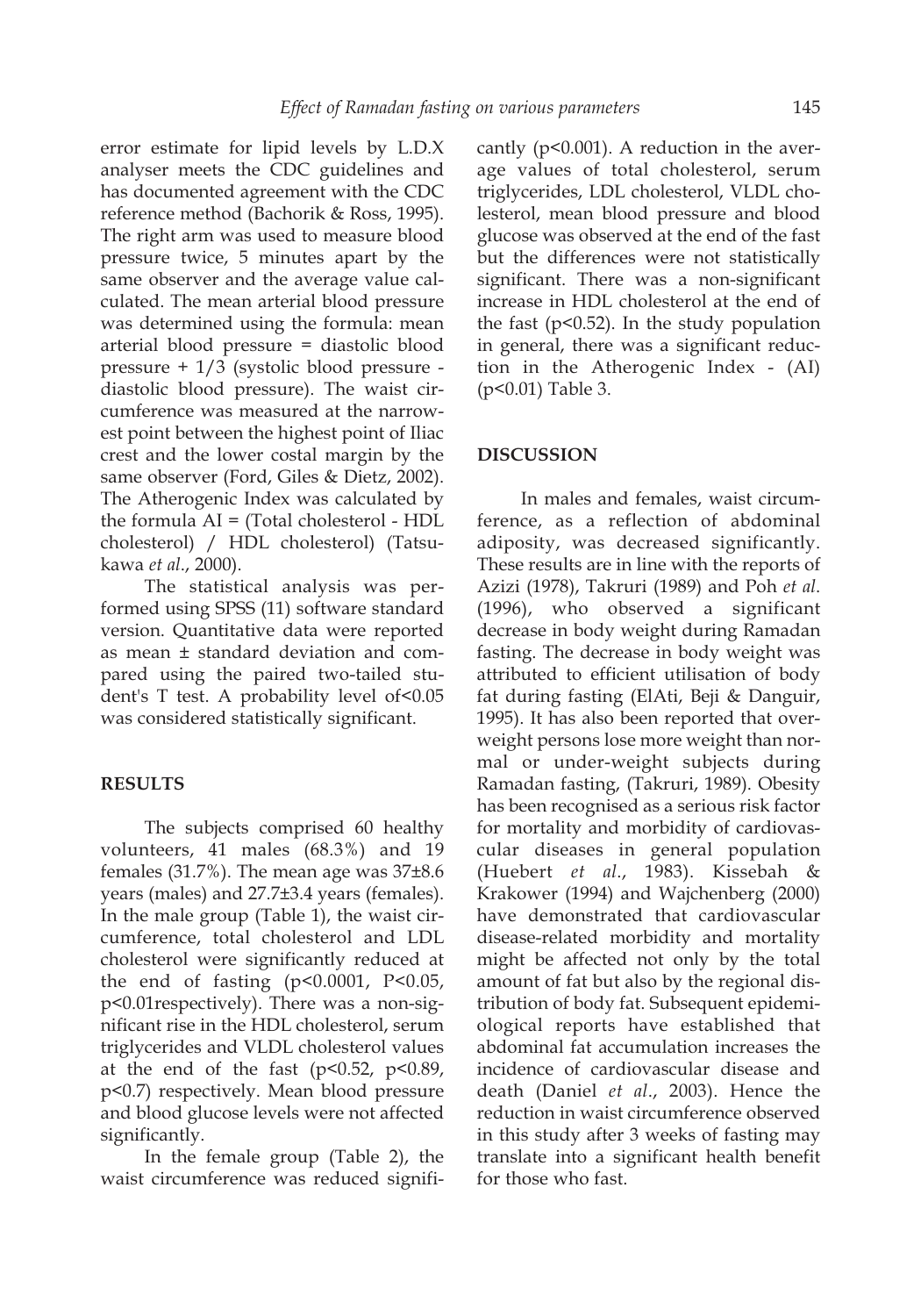| <i>Variables</i>                 | 1st week of<br>Ramadan | 4th week of<br>Ramadan | Normal value <sup>a</sup>  | $P$ value |
|----------------------------------|------------------------|------------------------|----------------------------|-----------|
| Waist circumference, cm          | 94.68±11.01            | 92.00±10.70            | < 102                      | < 0.0001  |
| Total cholesterol, mM/L          | $4.91 \pm 0.96$        | $4.75 \pm 0.76$        | $3.4 - 7.2b$               | < 0.05    |
| Triglycerides, mM/l              | $1.33 \pm 0.60$        | $1.54 \pm 1.1$         | $0.5 - 3.3b$               | 0.89      |
| $LDLc$ , m $M/L$                 | $3.40 \pm 0.82$        | $3.16 \pm 0.78$        | $1.55 - 5.31$ <sup>b</sup> | < 0.01    |
| $HDLc$ , mm/ $L$                 | $1.02 \pm 0.33$        | $1.04\pm0.37$          | $0.78 - 1.81b$             | 0.52      |
| VLDLc, mM/L                      | $0.65 \pm 0.29$        | $0.67 \pm 0.30$        | 0.128-0.645                | 0.7       |
| Mean blood pressure <sup>c</sup> | $93.1 \pm 9.0$         | $90.83 + 9.83$         | 93.33                      | 0.13      |
| Blood glucose                    | $5.55 \pm 0.58$        | $5.55 \pm 0.55$        | $3.9 - 6.1$                | < 0.98    |

**Table 1.** Comparison of the effects of Ramadan fasting on various parameters in male group (n=41)

Values given in columns 2 and 3 are mean±standard deviation

a Handbook of Laboratory Investigation (Mughal, 1996)

<sup>b</sup> Reference ranges adjusted to age & sex  $\frac{c}{c}$  Mean arterial blood pressure = diastolic blood pressure diastolic blood pressure)

**Table 2.** Comparison of the effects of Ramadan fasting on various parameters in female  $group (n=19)$ 

| Variables                        | 1st week of<br>Ramadan | 4th week of<br>Ramadan | Normal value <sup>a</sup> | P value |
|----------------------------------|------------------------|------------------------|---------------------------|---------|
| Waist circumference, cm          | 89.76±17.52            | 87.18±17.53            | < 88                      | < 0.001 |
| Total cholesterol, mM/L          | $4.17 \pm 0.72$        | $4.07 \pm 1.02$        | $3.4 - 5.7b$              | 0.62    |
| Triglycerides, mM/l              | $1.38 \pm 0.96$        | $1.19 \pm .80$         | $0.5 - 1.8b$              | 0.45    |
| $LDLc$ , $mM/L$                  | $2.40 \pm 0.72$        | $2.32 \pm 0.77$        | $1.55 - 4.40b$            | 0.46    |
| $HDLc$ , mm/ $L$                 | $1.27 \pm 0.34$        | $1.32 \pm 0.36$        | $0.78 - 3.07b$            | 0.52    |
| VLDLc, mM/L                      | $0.55 \pm 0.20$        | $0.49 \pm 0.19$        | 0.128-0.645               | 0.36    |
| Mean blood pressure <sup>c</sup> | 86.39±9.84             | $85.23 \pm 9.24$       | 93.33                     | 0.51    |
| Blood glucose                    | $5.40 \pm 0.89$        | $5.20 \pm 0.54$        | $3.9 - 6.1$               | 0.34    |

Values given in columns 2 and 3 are mean±standard deviation

a Hand book of Laboratory Investigation (Mughal, 1996)

<sup>b</sup> Reference ranges adjusted to age & sex  $\frac{c}{c}$  Mean arterial blood pressure = diastolic blood pressure diastolic blood pressure)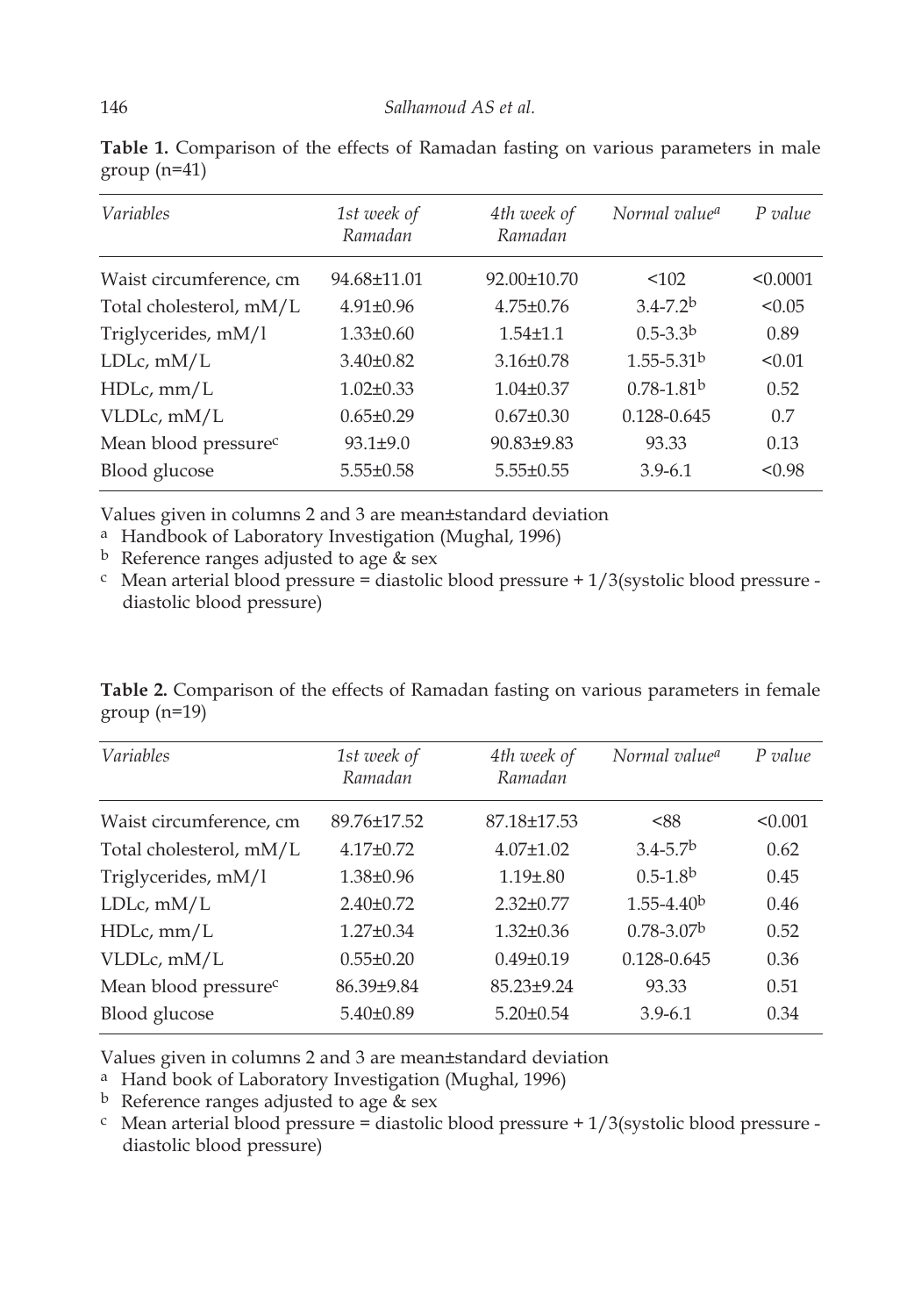| Variables         | 1st week of<br>Ramadan | 4th week of<br>Ramadan | Normal value  | P value |
|-------------------|------------------------|------------------------|---------------|---------|
| Atherogenic Index | $3.78 \pm 1.9$         | $3.4 \pm 1.55$         | $4.0^{\circ}$ | < 0.01  |

**Table 3.** Comparison of the effects of Ramadan fasting on Atherogenic Index (n=60)

Values given in columns 2 and 3 are mean±standard deviation

The effect of Ramadan fasting on lipid profile in this study was more pronounced in the male subjects compared to the female. This difference in benefit could probably be explained by a significantly higher pre-fasting or basal level of total cholesterol in the male group  $4.91 \pm 0.96$ compared to the total cholesterol 4.17  $\pm$  0.72 in the female group (p < 0.005). A significantly higher pre-fasting LDL cholesterol value 3.40 ±0.82 was also observed in the male group compared to the LDL cholesterol  $2.40 \pm 0.72$  in the female group  $(p < 0.001)$ . This is in line with a study conducted on 96 hyperlipidaemic subjects who received physician or dietitian counseling for lifestyle modification which concluded that the magnitude of the effect of diet control on the levels of cholesterol & LDLc are proportionate to the baseline cholesterol & LDLc levels (Henkin & Shai, 2003). Hence the significantly lower baseline lipid values in the younger female population might have limited the magnitude of the beneficial effect of fasting in that group.

Studies reported in literature on the effect of Ramadan fasting on various blood components have been conflicting and inconsistent. Adlouni & Ghalim (1997) reported a significant decrease in total cholesterol, serum triglycerides, LDL cholesterol and HDL cholesterol with fasting that persisted even up to one month after Ramadan. Maislos *et al*. (1993) observed a rise in HDL-cholesterol, a reduction in the total cholesterol/HDL cholesterol ratio and in the LDL chol/HDL chol ratio, and no significant difference in serum triglycerides and total cholesterol, LDL cholesterol and VLDL cholesterol with fasting. Hallak & Nomani (1988) found a decrease in LDL cholesterol, an increase in HDL cholesterol, but no change in the total cholesterol with fasting. Nagra & Rahman (1998) reported a significant decrease in total cholesterol and LDL cholesterol, but there were non-significant increases in HDL cholesterol, serum triglycerides and VLDL cholesterol in a study conducted on 26 healthy females. The variations in the results from different studies could be explained by the fact that Ramadan fasting follows the lunar cycle rather than the solar cycle. Hence the duration of fasting, which is limited during daylight hours, varies from country to country and from year to year depending on whether Ramadan falls during long hot summer days or short cold winter days. Also the diverse social and economic differences between different ethnic groups may have influenced dietary patterns. These factors might have significant effects on the measured variables in different studies that were carried out in previous years.

Standardisation of research methodology regarding the time of the year and season when the data were collected and correction for the ethnicity of the subject populations may make study results more amenable to comparison.

In this study population in general, there was a significant reduction in the Atherogenic Index. Reductions in Atherogenic Index (decreased total cholesterol and increased HDL cholesterol) were associated with decreased morbidity and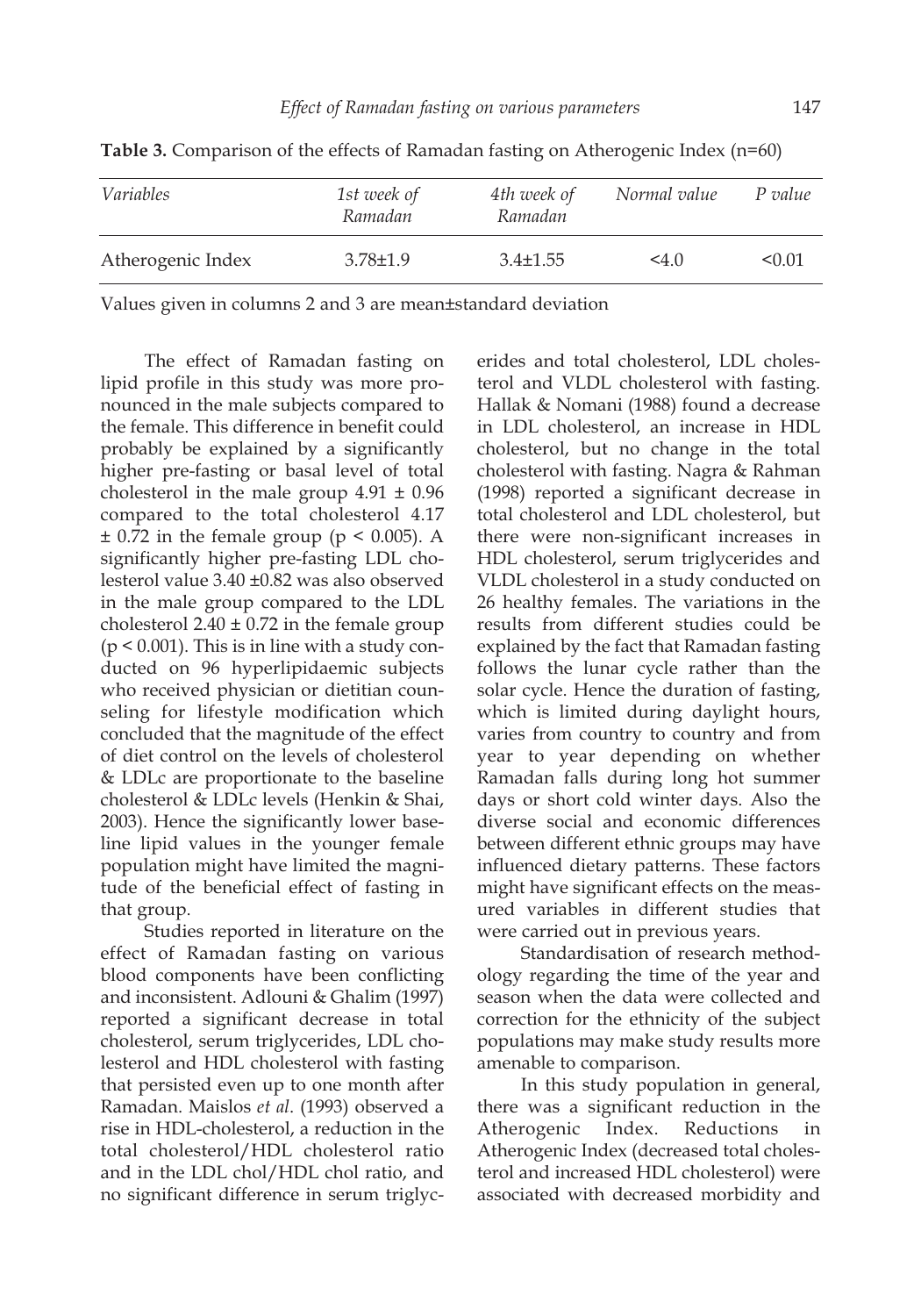mortality from coronary heart disease in both primary (West of Scotland Coronary Prevention study Group, 1996) and secondary prevention trials (Goldberg, Mellies & Sacks, 1998).

The mean blood pressure of the subjects was reduced at the end of the fast both in the male and in the female, but the reduction was not found to be statistically significant. This is in agreement with a study conducted by Habbal *et al*. (1998) who reported minimal variation of blood pressure during the month of Ramadan. This variation during Ramadan may be influenced by variations in sleep pattern, activity, eating pattern and hydration status during the month of Ramadan. However, spiritual fasting beneficially affects the mental and emotional health of individuals. Persons undergoing spiritual fasting describe a feeling of inner peace and tranquility. Hostility during the month of Ramadan is minimal as suggested by an investigation in Jordan where a significant reduction in parasuicidal cases was noticed during the month of Ramadan (Daradkheh, 1992). The blood glucose levels after fasting in our study showed non-significant changes.

We conclude that Ramadan fasting has a significant beneficial effect on the waist circumference and lipid profiles in the sample of subjects in Kuwait. The limitation of the study was the inability to find a control group, as it was not possible to find healthy Muslims in Kuwait who did not fast during Ramadan. Another limitation of the study is that dietary inventory was not kept and the volunteers were free to eat what they liked during the night. Our subject population totaling 60 is probably inadequate for subset analyses of the differential effects of Ramadan on gender, ethnicity and other population differences.

### **ACKNOWLEDGEMENT**

The authors thank Pfizer pharmaceutical company Kuwait for their valuable assistance.

# **REFERENCES**

- Akanji AO, Mojiminiyi OA & Abdella N (2000). Beneficial changes in serum apo A-1 and its ratio to apo B and HDL in stable hyperlipidaemic subjects after Ramadan fasting. Kuwait. *Eur J Clin Nutr* 54(6): 508-513.
- Alfred OB (2003). Preventive Services Task Force Recommendation. *Am J Prev Med* 24(1): 93-100.
- Adlouni A & Ghalim N (1997). Fasting during Ramadan induces a marked increase in high-density lipoprotein cholesterol and decrease in lowdensity lipoprotein cholesterol. *Annals of Nutrition and Metabolism* 41: 242-249.
- Anderson JW, Johnstone BM & Cook-Newell ME (1995). Meta-analysis of the effects of soya protein intake on serum lipids. *N Engl J Med* 333:276- 282.
- Azizi F (1978). Effect of dietary composition on fasting induced changes in serum thyroid hormones and thyrotropin. *Metabolism* 27:934-945.
- Bachorik PS & Ross JW (1995). National Cholesterol Education Program recommendations for measurement of low-density lipoprotein cholesterol: executive summary. *Clin Chem* 41: 1414-1420.
- Caron ME & White CM (2001). Evaluation of the antihyperlipidemic properties of dietary supplements. *Pharmacotherapy* 21:481-487.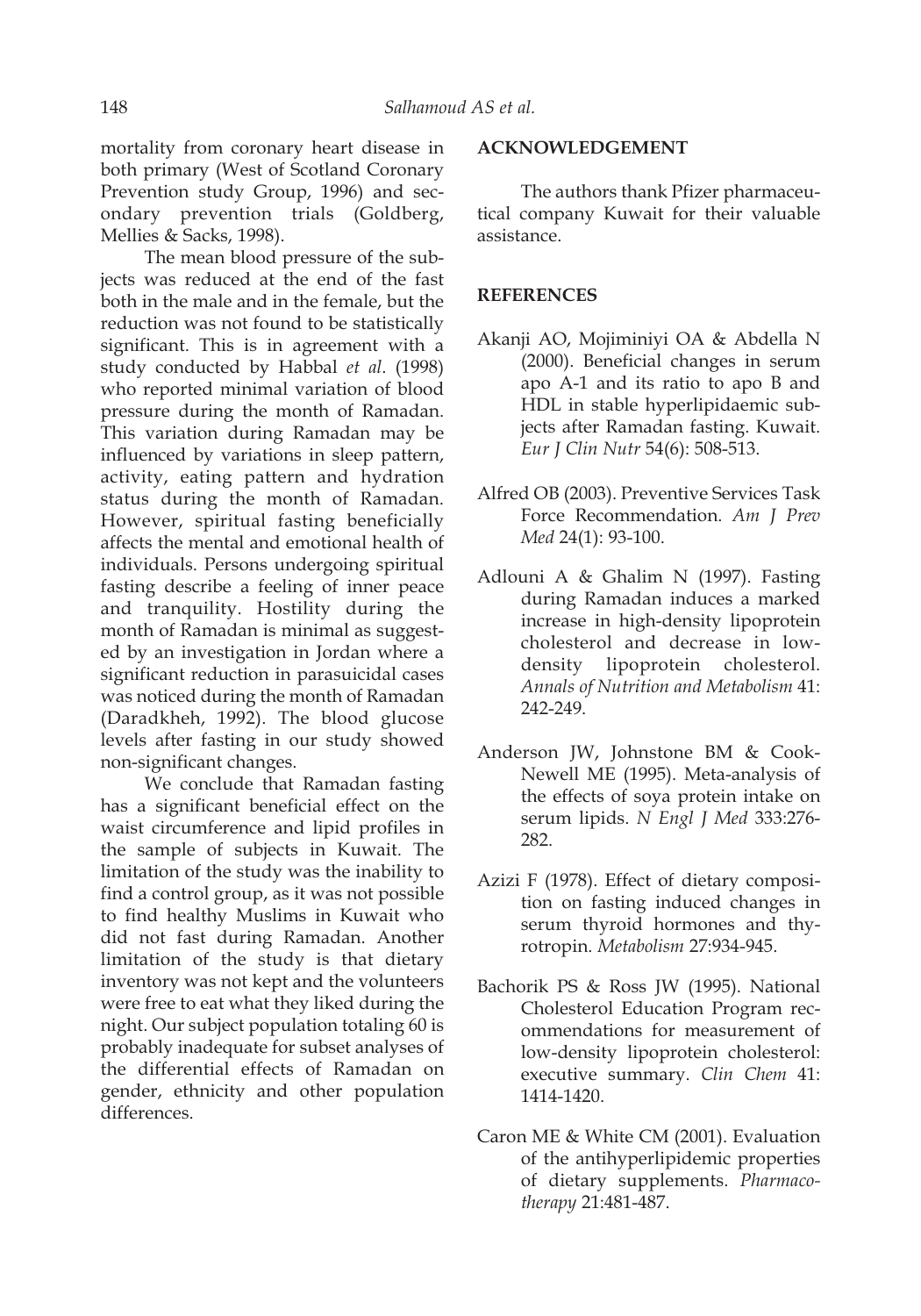- Daniel D, Patrick C, Pierre D & André T (2003). Subdivision of the Subcutaneous Adipose Tissue Compartment and Lipid-Lipoprotein Levels in Women. *Obesity Research* 11:469-476.
- Daradkheh JK (1992). Parasuicide during Ramadan in Jordan. *Acta Psychiatrica Scandinavica* 86: 253-254.
- ElAti J, Beji C & Danguir J (1995). Increase fat oxidation during Ramadan in healthy woman and adaptive mechanism for body weight maintenance. *Am J Clin Nutr* 62: 302-307.
- Ford ES, Giles WH & Dietz WH (2002). Prevalence of the metabolic syndrome among US adults: Findings From the Third National Health and Nutrition Examination Survey. *JAMA* 287 (3):356-359.
- Ford ES, Mokdad AH & Giles WH & Mensah GA (2003). Serum total cholesterol concentrations and awareness, treatment, and control of hypercholesterolemia among US adults: findings from the National Health and Nutrition Examination Survey, 1999 to 2000. *Circulation* 107:2185-2189.
- Goldberg RB, Mellies MJ & Sacks FM (1998). Cardiovascular events and their reduction in diabetic and glucose-intolerant myocardial infarction survivors with average cholesterol levels: sub group analyses in the cholesterol and recurrent events (CARE) trial. *Circulation* 98:2513-2519.
- Habbal R, Azzouzi L, Adnan K, Tahiri A & Chraibi N (1998). Variations of blood pressure during the month of Ramadan. *Arch Mal Coeur Vaiss* 91(8): 995-998.
- Hallak MH & Nomani MZA (1988). Bodyweight loss and changes in blood lipid levels in normal men on hypocaloric diets during Ramadan fasting. *Am J Clin Nutr* 48:1197-1210.
- Henkin Y, Shai I & Zuk R (2000). Dietary treatment of hyperlipidemia: Do dietitians do it better ? A randomized, controlled trial. *Am J Med* 109:549-555.
- Henkin Y & Shai I (2003). Dietary Treatment of Hypercholestrolemia: Can We Predict Long-Term Success? *J Amer Coll Nutr* 22(6): 555-561.
- Huebert HB, Feinleib M, McNamara PM & Castelli WP (1983). Obesity as an independent risk factor for cardiovascular disease: a 26-year follow up of participants in the Framingham Heart Study. *Circulation* 67: 968-977.
- Kissebah AH & Krakower GR (1994). Regional adiposity and morbidity. *Physiol Rev* 74:761-811.
- Mohammad Z, Cheriyil G, Wafa R, Lukman T (2003). Incidence of acute myocardial infarction during the month of Ramadan and Eid Days. Paper presented at the Second Gulf Cooperation Council (GCC) Cardiovascular Conference for the Gulf Heart Association (GHA). *Official J Gulf Heart Assoc* Vol 4 NO 4. Abstract in:http://www.hmc.org.qa/hmc/ heartviews/H-V-v4N4/7.htm. Viewed on 14 Dec 2005.
- Maislos M, Khamaysi N, Assali A, Abou-Rabiah Y, Zvili I & Shany (1993). Marked increase in plasma high-density lipoprotein cholesterol after prolonged fasting during Ramadan. *Am J Clin Nutr* 57:640-642.